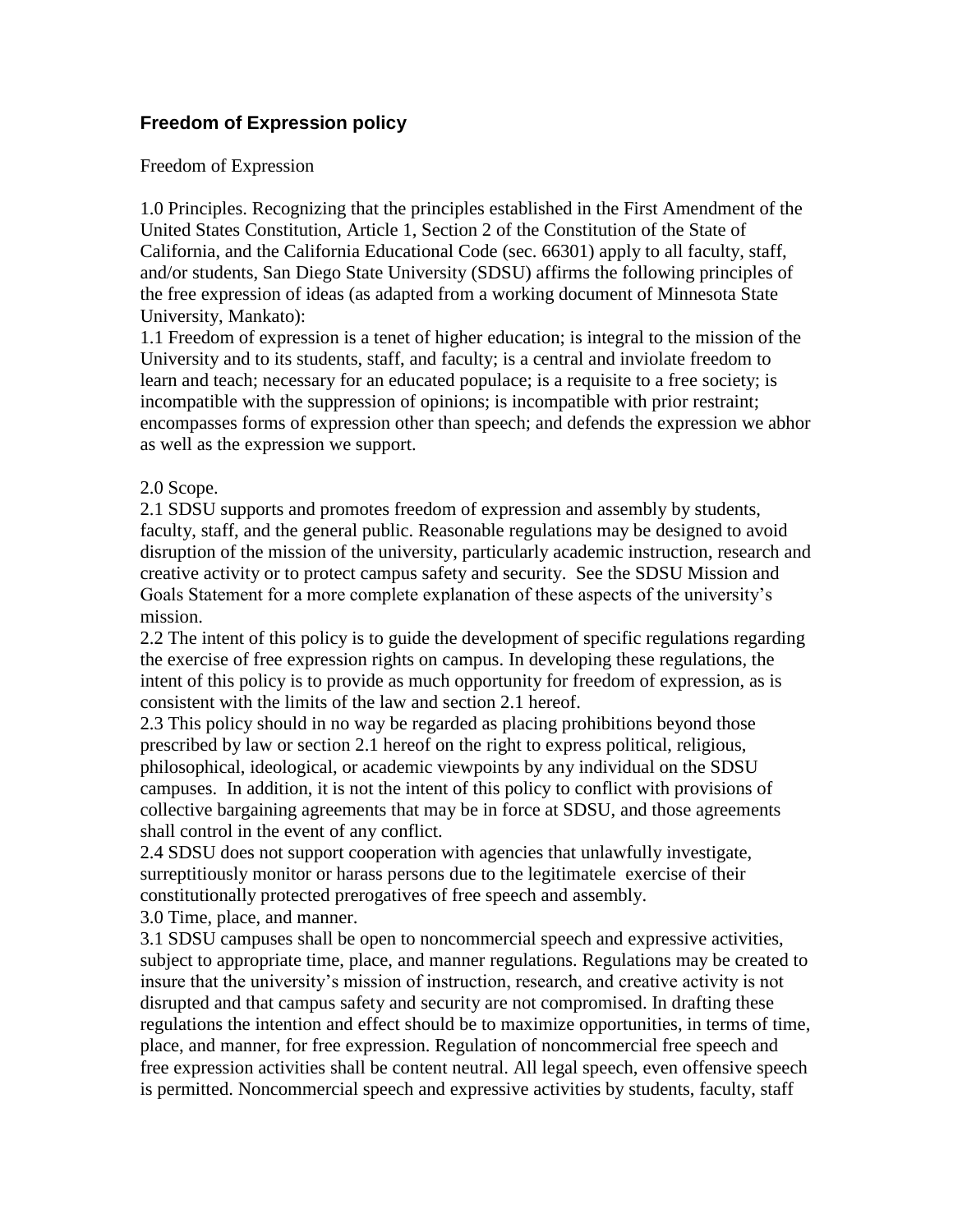and the general public may include but are not limited to: picketing, demonstrating and other forms of peaceful assembly, petitioning, leafleting, postering, the display of signs, tabling, chalking, music, dance, audio-visual and theatrical performances.

3.2 Regulations may be created to assure that campus grounds and facilities are available in a fair and equitable manner that has the effect of encouraging opportunities for the expression of diverse points of view. Regulations may be created to avoid competition for resources required for such expression.

3.3 Noncommercial speech and expression activities may occur on campus, either indoors or outdoors, where they will not disrupt the university's mission of instruction, research, or creative activity or threaten safety and security. Regulations may provide for the voluntary reservation of various outdoor and indoor locations on campus, although SDSU is under no obligation to provide or otherwise make available indoor locations or facilities. Individuals and groups who have made such reservations for a given date and time should be granted priority over those who have not. In allocating space and facilities that may be reserved, recognized student, faculty and/or staff organizations may be granted priority over individual members of the university community. Members of the university community may similarly have priority for use of space and facilities over the general public. However, regulations should be designed so that reasonable access to the campus for noncommercial speech and expressive activities is available to all, including those who may not have made a reservation in advance, are not a member of a recognized campus organization, or are not members of the university community.

3.4 Additional regulations and reasonable restrictions, such as limits on amplification or decibel levels of sound, may also be established.

3.5 Commercial expression, defined as activities designed primarily to sell goods and services or to promote the sale of goods and services, may be regulated by the President in accordance with Trustee policy to a greater extent than noncommercial speech and expressive activities.

## 4.0 Oversight.

4.1 Noncommercial Speech and Expressive Activities. The President, in consultation with the Vice Presidents, shall designate a coordinator for events where noncommercial speech and expressive activities are expected to occur. Groups planning such events should be encouraged to work with the coordinator to insure that these events do not materially disrupt instruction, research, or creative activity or endanger campus safety and security. Prior notification of noncommercial speech and expressive activities shall be voluntary except where advance notice is reasonably required to permit consideration of public safety, disruption to education or similar concerns.

4.2 Commercial expression. The President shall designate a coordinator for commercial events held on campus and at SDSU facilities. The coordinator shall be responsible for working with the venders to insure that the event is held in accordance with university regulations.

4.3 Compliance. Issues regarding compliance with this policy and complaints regarding enforcement of regulations shall be directed to the Committee on Freedom of Expression. [The following is a proposed addition to the "Committees and Councils" section of the University Policy File. It should be inserted on page 57, following the section on "Fee Advisory Committee, Campus."]